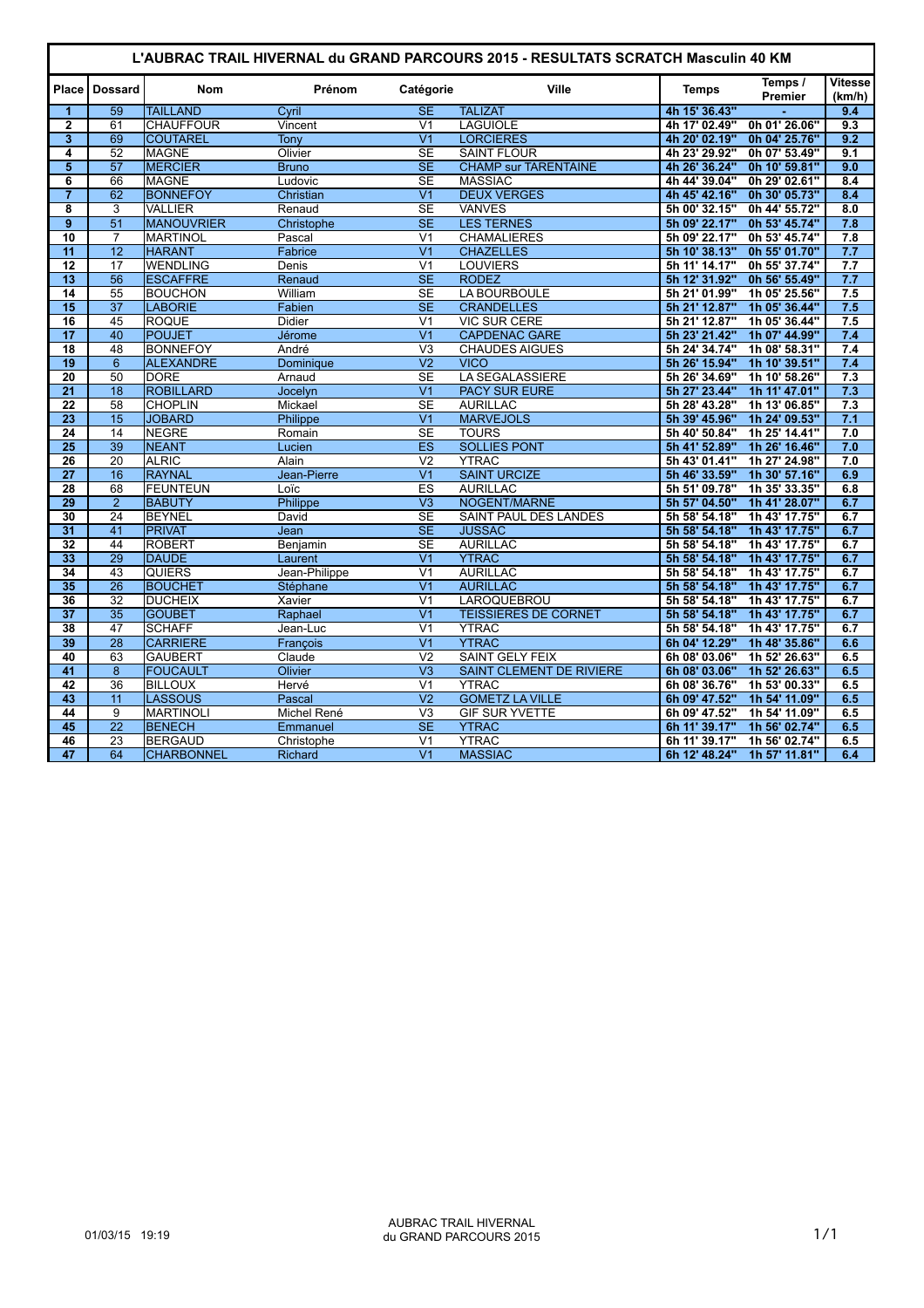| L'AUBRAC TRAIL HIVERNAL du GRAND PARCOURS 2015 - RESULTATS SCRATCH Masculin 17 KM |                |                                       |                                 |                                  |                                               |                                |                                              |                          |  |
|-----------------------------------------------------------------------------------|----------------|---------------------------------------|---------------------------------|----------------------------------|-----------------------------------------------|--------------------------------|----------------------------------------------|--------------------------|--|
| Place                                                                             | <b>Dossard</b> | <b>Nom</b>                            | Prénom                          | Catégorie                        | Ville                                         | <b>Temps</b>                   | Temps /<br>Premier                           | <b>Vitesse</b><br>(km/h) |  |
| 1<br>$\overline{2}$                                                               | 198<br>197     | <b>MARRE</b><br>NAUMANN               | <b>Nicolas</b><br>Franck        | <b>SE</b><br>V <sub>1</sub>      | <b>MENDE</b><br><b>BLAVIGNAGUET</b>           | 1h 33' 03.35"                  | 0h 00' 08.24"                                | 11.0<br>10.9             |  |
| 3                                                                                 | 164            | <b>CAULET</b>                         | <b>Julien</b>                   | <b>SE</b>                        | <b>CALMONT</b>                                | 1h 33' 11.59"<br>1h 34' 38.41" | 0h 01' 35.06"                                | 10.8                     |  |
| 4                                                                                 | 165            | <b>CAULET</b>                         | David                           | <b>SE</b>                        | <b>LA PRIMAUBE</b>                            | 1h 34' 38.41"                  | 0h 01' 35.06"                                | 10.8                     |  |
| 5                                                                                 | 122            | <b>ALLAIN</b>                         | Christian                       | V <sub>2</sub>                   | <b>MENDE</b>                                  | 1h 36' 51.38"                  | 0h 03' 48.03"                                | 10.5                     |  |
| 6                                                                                 | 155            | PELIGRY                               | Jean Michel                     | V <sub>1</sub>                   | LOUBARESSE                                    | 1h 38' 27.49"                  | 0h 05' 24.14"                                | 10.4                     |  |
| $\overline{7}$                                                                    | 170            | <b>GRAVIL</b>                         | <b>Régis</b>                    | $\overline{V}$                   | <b>MENDE</b>                                  | 1h 40' 06.16"                  | 0h 07' 02.81"                                | 10.2                     |  |
| 8<br>$\boldsymbol{9}$                                                             | 196<br>136     | <b>DELPEUCH</b><br><b>BONHOMME</b>    | Thibault<br>Philippe            | ES<br>V <sub>1</sub>             | <b>SAINT FLOUR</b><br><b>NOALHAC</b>          | 1h 40' 35.37"<br>1h 40' 58.87" | 0h 07' 32.02"<br>0h 07' 55.52"               | 10.1<br>10.1             |  |
| 10                                                                                | 159            | <b>AUZOLLE</b>                        | Vincent                         | <b>SE</b>                        | <b>AURILLAC</b>                               | 1h 41' 11.48"                  | 0h 08' 08.13"                                | 10.1                     |  |
| 11                                                                                | 133            | <b>CREPIN</b>                         | Antoine                         | <b>SE</b>                        | <b>DEVILLE LES ROUEN</b>                      | 1h 41' 28.40"                  | 0h 08' 25.05"                                | 10.1                     |  |
| 12                                                                                | 152            | PECOUL                                | Didier                          | V <sub>1</sub>                   | <b>TERMES</b>                                 | 1h 42' 18.09"                  | 0h 09' 14.74"                                | 10.0                     |  |
| 13                                                                                | 125            | <b>CHALMETTE</b>                      | David                           | V <sub>1</sub>                   | <b>GIOU DE MAMOU</b>                          | 1h 42' 32.61"                  | 0h 09' 29.26"                                | 9.9                      |  |
| 14<br>15                                                                          | 168<br>186     | <b>TEISSIER</b><br><b>JUSSEY</b>      | <b>Didier</b><br><b>Mickael</b> | V <sub>2</sub><br><b>SE</b>      | <b>MENDE</b><br><b>LAGUIOLE</b>               | 1h 43' 25.83"<br>1h 48' 43.20" | 0h 10' 22.48"<br>0h 15' 39.85"               | 9.9<br>9.4               |  |
| 16                                                                                | 179            | <b>DURAND</b>                         | Honoré                          | V <sub>1</sub>                   | <b>LAGUIOLE</b>                               | 1h 48' 43.20"                  | 0h 15' 39.85"                                | 9.4                      |  |
| 17                                                                                | 108            | <b>LE BARS</b>                        | Sylvain                         | V <sub>1</sub>                   | <b>CENON</b>                                  | 1h 50' 11.23"                  | 0h 17' 07.88"                                | 9.3                      |  |
| 18                                                                                | 176            | <b>GUIBERT</b>                        | Martin                          | <b>SE</b>                        | CALOUBERE                                     | 1h 51' 58.20"                  | 0h 18' 54.85"                                | 9.1                      |  |
| 19                                                                                | 187            | <b>DELPEUCH</b>                       | <b>Régis</b>                    | V <sub>2</sub>                   | <b>SAINT FLOUR</b>                            | 1h 52' 34.05"                  | 0h 19' 30.70"                                | 9.1                      |  |
| 20                                                                                | 183            | DELCHER                               | Julien                          | <b>SE</b>                        | <b>SAINT FLOUR</b>                            | 1h 55' 35.07"                  | 0h 22' 31.72"                                | 8.8                      |  |
| 21<br>$\overline{22}$                                                             | 173<br>145     | NOGARET<br><b>NOLIN</b>               | Alain                           | V <sub>1</sub><br><b>SE</b>      | <b>LACANOURGUE</b><br><b>ROFFIAC</b>          | 1h 56' 37.87"<br>1h 57' 40.50" | 0h 23' 34.52"<br>0h 24' 37.15"               | 8.7<br>8.7               |  |
| 23                                                                                | 131            | <b>DELAIR</b>                         | <b>Nicolas</b><br>Christophe    | V <sub>1</sub>                   | <b>COREN LES EAUX</b>                         | 1h 58' 01.09"                  | 0h 24' 57.74"                                | 8.6                      |  |
| 24                                                                                | 191            | <b>BRUNEL</b>                         | Michel                          | V <sub>1</sub>                   | <b>NASBINALS</b>                              | 1h 58' 15.32"                  | 0h 25' 11.97"                                | 8.6                      |  |
| 25                                                                                | 172            | <b>ESCALIER</b>                       | <b>Nicolas</b>                  | <b>JU</b>                        | <b>CHAUDES AIGUES</b>                         | 1h 59' 39.62"                  | 0h 26' 36.27"                                | 8.5                      |  |
| $\overline{26}$                                                                   | 181            | <b>MAGNE</b>                          | Philippe                        | <b>SE</b>                        | <b>PIERREFORT</b>                             | 1h 59' 51.71"                  | 0h 26' 48.36"                                | 8.5                      |  |
| 27                                                                                | 126            | <b>L'HOMME</b>                        | <b>Michel</b>                   | V <sub>1</sub>                   | <b>ANGERS</b>                                 | 1h 59' 59.33"                  | 0h 26' 55.98"                                | 8.5                      |  |
| 28<br>29                                                                          | 150<br>190     | <b>GIRALDON</b><br><b>RIGAL</b>       | Serge<br><b>Nicolas</b>         | V <sub>2</sub><br><b>SE</b>      | <b>SAINT FLOUR</b><br><b>ARPAJON SUR CERE</b> | 2h 00' 06.93"<br>2h 00' 08.69" | 0h 27' 03.58"<br>0h 27' 05.34"               | 8.5<br>8.5               |  |
| 30                                                                                | 166            | <b>CONSTENSON</b>                     | Laurent                         | V <sub>2</sub>                   | <b>AURILLAC</b>                               | 2h 01' 00.58"                  | 0h 27' 57.23"                                | 8.4                      |  |
| 31                                                                                | 135            | <b>FONTA</b>                          | Gérard                          | $\overline{\mathsf{V2}}$         | <b>ANTERRIEUX</b>                             | 2h 01' 40.17"                  | 0h 28' 36.82"                                | 8.4                      |  |
| 32                                                                                | 132            | <b>TARDIEU</b>                        | Patrick                         | V <sub>2</sub>                   | <b>COREN</b>                                  | 2h 02' 17.41"                  | 0h 29' 14.06"                                | 8.3                      |  |
| 33                                                                                | 121            | <b>GAILLARD</b>                       | <b>Gilles</b>                   | V <sub>1</sub>                   | <b>AURILLAC</b>                               | 2h 02' 34.15"                  | 0h 29' 30.80"                                | 8.3                      |  |
| 34                                                                                | 201            | <b>RUBION</b>                         | Alain                           | V <sub>2</sub>                   | <b>SEBAZAC</b>                                | 2h 03' 11.76"                  | 0h 30' 08.41"                                | 8.3                      |  |
| 35                                                                                | 175            | <b>BOU</b>                            | Victorien                       | <b>SE</b>                        | <b>LAISSAC</b>                                | 2h 03' 35.58"                  | 0h 30' 32.23"                                | 8.3                      |  |
| 36<br>37                                                                          | 163<br>151     | <b>OLIVIER</b><br><b>ABELLARD</b>     | Thomas<br>Olivier               | V <sub>1</sub><br>V <sub>2</sub> | <b>SAINT CHELY</b><br><b>BOURGES</b>          | 2h 05' 01.79"<br>2h 05' 13.04" | 0h 31' 58.44"<br>0h 32' 09.69"               | 8.2<br>8.1               |  |
| 38                                                                                | 169            | <b>SEMET</b>                          | Jérôme                          | V <sub>2</sub>                   | <b>MENDE</b>                                  | 2h 05' 15.53"                  | 0h 32' 12.18"                                | 8.1                      |  |
| 39                                                                                | 189            | <b>CAZAL</b>                          | Dominique                       | V <sub>1</sub>                   | <b>VEZAC</b>                                  | 2h 05' 30.03"                  | 0h 32' 26.68"                                | 8.1                      |  |
| 40                                                                                | 195            | CALMELLY                              | Jérôme                          | V <sub>2</sub>                   | <b>ESPALION</b>                               | 2h 06' 06.94"                  | 0h 33' 03.59"                                | 8.1                      |  |
| 41                                                                                | 180            | <b>VERRIERE</b>                       | <b>Damien</b>                   | SE                               | <b>AUMONT AUBRAC</b>                          | 2h 06' 34.63"                  | 0h 33' 31.28"                                | 8.1                      |  |
| 42<br>43                                                                          | 184<br>194     | <b>CHARBONNEL</b><br><b>MASSABUAU</b> | Fabrice<br>Frédéric             | <b>SE</b><br><b>SE</b>           | <b>SAINT FLOUR</b><br><b>PIERREFICHE</b>      | 2h 06' 37.57"<br>2h 07' 01.98" | 0h 33' 34.22"<br>Oh 33' 58.63"               | 8.1<br>8.0               |  |
| 44                                                                                | 182            | <b>DELCHER</b>                        | Raymond                         | V <sub>3</sub>                   | <b>PIERREFORT</b>                             | 2h 09' 10.10"                  | 0h 36' 06.75"                                | 7.9                      |  |
| 45                                                                                | 174            | <b>POUGET</b>                         | Cédric                          | V <sub>1</sub>                   | <b>GAGES</b>                                  | 2h 09' 37.80"                  | 0h 36' 34.45"                                | 7.9                      |  |
| 46                                                                                | 171            | <b>JACQUIN</b>                        | <b>Bruno</b>                    | V <sub>2</sub>                   | <b>ARCOMPS</b>                                | 2h 11' 02.01"                  | 0h 37' 58.66"                                | 7.8                      |  |
| 47                                                                                | 154            | <b>ROCHE</b>                          | Gilbert                         | V <sub>2</sub>                   | <b>MURIANETTE</b>                             | 2h 11' 12.06"                  | 0h 38' 08.71"                                | 7.8                      |  |
| 48                                                                                | 202            | <b>RIBERO</b>                         | Jean-Marc                       | V <sub>1</sub>                   | <b>LAGUIOLE</b><br><b>TOULOUSE</b>            | 2h 12' 14.91"                  | 0h 39' 11.56"                                | 7.7                      |  |
| 49<br>50                                                                          | 103<br>134     | <b>GIRAULT</b><br><b>PARISOTTO</b>    | Damien<br>Thierry               | <b>SE</b><br>V <sub>1</sub>      | <b>VILLEMUR SUR TARN</b>                      | 2h 14' 55.00"                  | 2h 13' 04.64" 0h 40' 01.29"<br>0h 41' 51.65" | 7.7<br>7.6               |  |
| 51                                                                                | 102            | <b>LOURS</b>                          | Julien                          | <b>SE</b>                        | <b>AURILLAC</b>                               | 2h 15' 11.58"                  | 0h 42' 08.23"                                | 7.5                      |  |
| 52                                                                                | 188            | <b>SIRAVO</b>                         | Jean-Lou                        | V <sub>3</sub>                   | <b>GILLES</b>                                 | 2h 15' 41.28"                  | 0h 42' 37.93"                                | 7.5                      |  |
| 53                                                                                | 124            | <b>LAUDREN</b>                        | Hervé                           | V <sub>1</sub>                   | <b>SAINT GEORGES SUR ARNON</b>                | 2h 16' 13.23"                  | 0h 43' 09.88"                                | 7.5                      |  |
| 54                                                                                | 115            | <b>AUBEL</b>                          | Laurent                         | V <sub>1</sub>                   | <b>AURIBAIL</b>                               | 2h 16' 33.65"                  | 0h 43' 30.30"                                | 7.5                      |  |
| 55<br>56                                                                          | 192<br>178     | <b>EL MARZOUKI</b><br><b>BOU</b>      | Rachid<br>Benoit                | <b>SE</b><br>SE                  | <b>AUBIERE</b><br><b>GAGES</b>                | 2h 17' 20.62"<br>2h 17' 26.72" | 0h 44' 17.27"<br>0h 44' 23.37"               | 7.4<br>7.4               |  |
| 57                                                                                | 185            | <b>GALY</b>                           | Stéphane                        | <b>SE</b>                        | <b>SEBAZAC</b>                                | 2h 17' 28.06"                  | 0h 44' 24.71"                                | 7.4                      |  |
| 58                                                                                | 106            | RAIMONDO                              | Thierry                         | V <sub>2</sub>                   | <b>MARSEILLE</b>                              | 2h 20' 34.53"                  | 0h 47' 31.18"                                | 7.3                      |  |
| 59                                                                                | 204            | <b>REY</b>                            | <b>Michel</b>                   | V <sub>1</sub>                   | <b>MARVEJOLS</b>                              | 2h 24' 21.08"                  | 0h 51' 17.73"                                | 7.1                      |  |
| 60                                                                                | 203            | <b>GACHE</b>                          | Didier                          | V <sub>2</sub>                   | <b>MARVEJOLS</b>                              | 2h 24' 21.08"                  | 0h 51' 17.73"                                | 7.1                      |  |
| 61                                                                                | 112<br>129     | <b>ROUALDES</b>                       | Yann                            | V <sub>2</sub>                   | <b>LODEVE</b>                                 | 2h 25' 59.95"                  | 0h 52' 56.60"                                | 7.0                      |  |
| 62<br>63                                                                          | 148            | VERSANGE<br><b>BERGOUGNOUX</b>        | Robert<br>Rémi                  | V3<br>SE                         | <b>AURILLAC</b><br><b>NAUCELLES</b>           | 2h 31' 13.42"<br>2h 34' 42.71" | 0h 58' 10.07"<br>1h 01' 39.36"               | 6.7<br>6.6               |  |
| 64                                                                                | 116            | LACAZE                                | Patrick                         | V <sub>2</sub>                   | <b>TOULOUSE</b>                               | 2h 45' 29.06"                  | 1h 12' 25.71"                                | 6.2                      |  |
| 65                                                                                | 117            | <b>ANTONINO</b>                       | Patrick                         | V <sub>2</sub>                   | <b>RABASTENS</b>                              | 2h 45' 29.06"                  | 1h 12' 25.71"                                | 6.2                      |  |
| 66                                                                                | 107            | ROLLAND                               | Pierre                          | V <sub>4</sub>                   | <b>SAINT RAPHAEL</b>                          | 2h 46' 09.33"                  | 1h 13' 05.98"                                | 6.1                      |  |
| 67                                                                                | 111            | <b>ROUGIER</b>                        | Sylvain                         | <b>SE</b>                        | <b>TOULOUSE</b>                               | 2h 49' 30.64"                  | 1h 16' 27.29"                                | 6.0                      |  |
| 68<br>69                                                                          | 119<br>149     | <b>CHARDIGNY</b><br><b>WAY</b>        | Clément<br>Luc.                 | SE<br><b>SE</b>                  | <b>AURILLAC</b>                               | 2h 51' 09.73"<br>2h 59' 19.57" | 1h 18' 06.38"<br>1h 26' 16.22"               | 6.0<br>5.7               |  |
| 70                                                                                | 141            | <b>GASTON</b>                         | Damien                          | SE                               | <b>ARPAJON SUR CERE</b>                       | 2h 59' 19.57"                  | 1h 26' 16.22"                                | 5.7                      |  |
| 71                                                                                | 162            | <b>DIAT</b>                           | Patrick                         | V <sub>1</sub>                   | <b>YTRAC</b>                                  | 2h 59' 19.57"                  | 1h 26' 16.22"                                | 5.7                      |  |
| 72                                                                                | 140            | CHÂTEAU                               | Jean-Marc                       | V <sub>1</sub>                   | <b>SAINT CERNIN</b>                           | 2h 59' 19.57"                  | 1h 26' 16.22"                                | 5.7                      |  |
| 73                                                                                | 146            | <b>LOUBEYRE</b>                       | <b>Didier</b>                   | V <sub>1</sub>                   | <b>AURILLAC</b>                               | 2h 59' 19.57"                  | 1h 26' 16.22"                                | 5.7                      |  |
| 74                                                                                | 143            | HAYE                                  | Laurent                         | V <sub>1</sub>                   | <b>REILHAC</b>                                | 2h 59' 19.57"                  | 1h 26' 16.22"                                | 5.7                      |  |
| 75<br>76                                                                          | 161<br>101     | <b>ASTINGS</b><br><b>REYNAUD</b>      | Grégory<br>Christian            | V <sub>1</sub><br>V <sub>3</sub> | <b>YTRAC</b><br><b>CRANDELLES</b>             | 2h 59' 19.57"<br>3h 45' 58.32" | 1h 26' 16.22"<br>2h 12' 54.97"               | 5.7<br>4.5               |  |
|                                                                                   |                |                                       |                                 |                                  |                                               |                                |                                              |                          |  |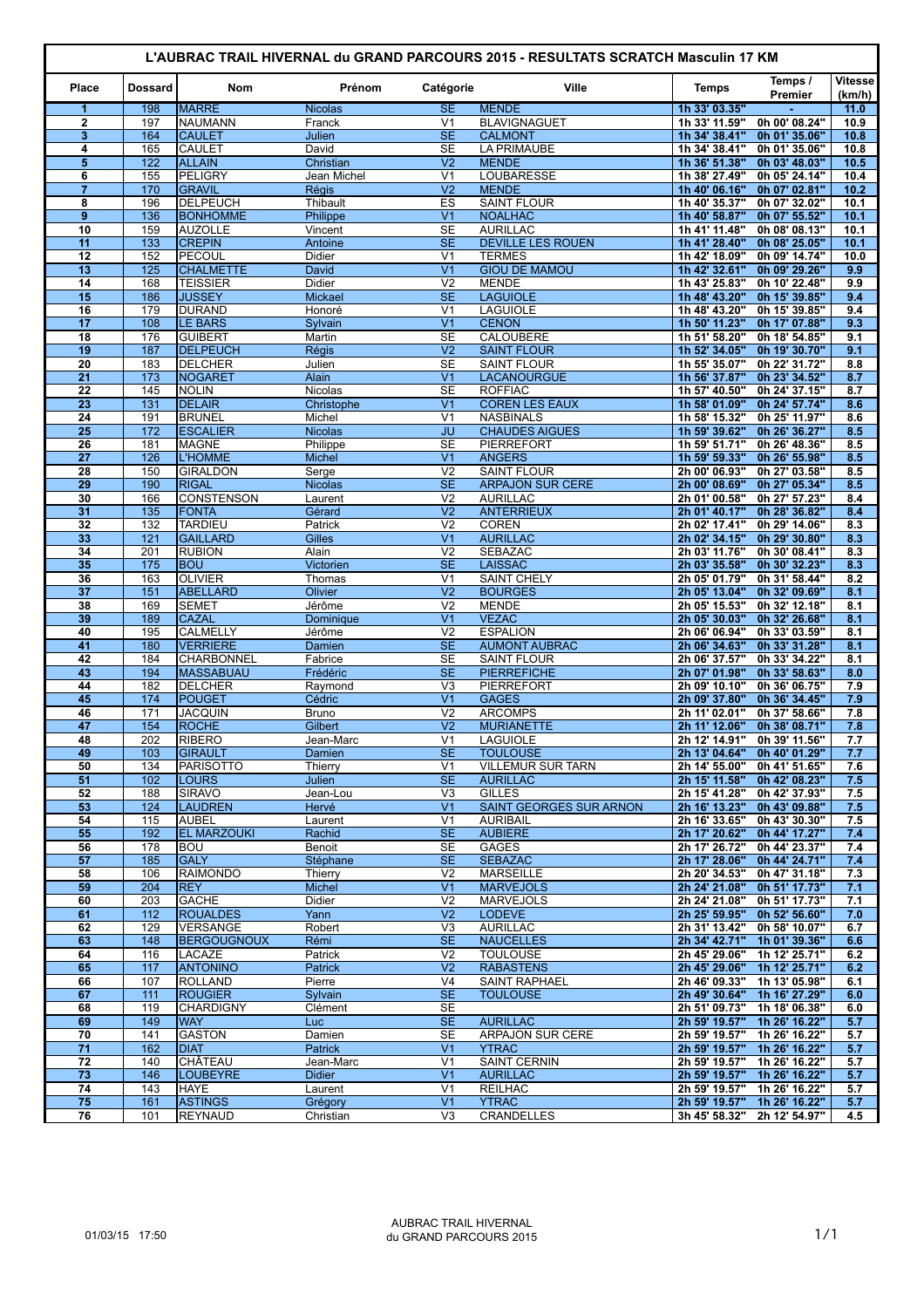| L'AUBRAC TRAIL HIVERNAL du GRAND PARCOURS 2015 - RESULTATS SCRATCH Féminin 40 KM |                |                           |                    |                |                            |               |                    |                          |  |  |
|----------------------------------------------------------------------------------|----------------|---------------------------|--------------------|----------------|----------------------------|---------------|--------------------|--------------------------|--|--|
| Place                                                                            | <b>Dossard</b> | <b>Nom</b>                | Prénom             | Catégorie      | Ville                      | Temps         | Temps /<br>Premier | <b>Vitesse</b><br>(km/h) |  |  |
|                                                                                  | 49             | <b>AUCUIT</b>             | Stéphanie          | V <sub>1</sub> | <b>CHAMPAGNAC</b>          | 5h 24' 34.74" |                    | 7.4                      |  |  |
|                                                                                  | 19             | <b>ROUX</b>               | Amandine           | <b>SE</b>      | <b>AURILLAC</b>            | 5h 47' 14.41" | 0h 22' 39.67"      | 6.9                      |  |  |
|                                                                                  | 46             | <b>ROQUIER</b>            | <b>Virginie</b>    | <b>SE</b>      | <b>SANSAC DE MARMIESSE</b> | 5h 58' 54.18" | 0h 34' 19.44"      | 6.7                      |  |  |
| д                                                                                | 34             | <b>GERBEAU</b>            | Hélène             | V <sub>1</sub> | <b>AURILLAC</b>            | 5h 58' 54.18" | 0h 34' 19.44"      | 6.7                      |  |  |
|                                                                                  | 53             | <b>LAVAL</b>              | <b>Marie Laure</b> | V <sub>2</sub> | <b>LE ROUGET</b>           | 5h 58' 54.18" | 0h 34' 19.44"      | 6.7                      |  |  |
|                                                                                  | 30             | <b>IDELPUECH GARRELOU</b> | Hélène             | <b>SE</b>      | <b>CRANDELLES</b>          | 6h 04' 12.29" | 0h 39' 37.55"      | 6.6                      |  |  |
|                                                                                  | 65             | <b>CHARBONNEL</b>         | Nadège             | V <sub>1</sub> | <b>MASSIAC</b>             | 6h 04' 12.29" | 0h 39' 37.55"      | 6.6                      |  |  |
|                                                                                  | 33             | <b>FOURNIER</b>           | Nathalie           | V <sub>1</sub> | <b>CRANDELLES</b>          | 6h 04' 12.29" | 0h 39' 37.55"      | 6.6                      |  |  |
| g                                                                                | 4              | <b>GILBANK</b>            | <b>Pascale</b>     | V <sub>2</sub> | <b>GIF SUR YVETTE</b>      | 6h 04' 12.29" | 0h 39' 37.55"      | 6.6                      |  |  |
| 10                                                                               | 60             | <b>BILLOUX</b>            | Emmanuelle         | <b>SE</b>      | TEISSIERES DE CORNET       | 6h 11' 39.17" | 0h 47' 04.43"      | 6.5                      |  |  |
| 11                                                                               | 42             | <b>PUECHBROUSSOUX</b>     | Sandrine           | V <sub>1</sub> | <b>YTRAC</b>               | 6h 11' 39.17" | 0h 47' 04.43"      | 6.5                      |  |  |